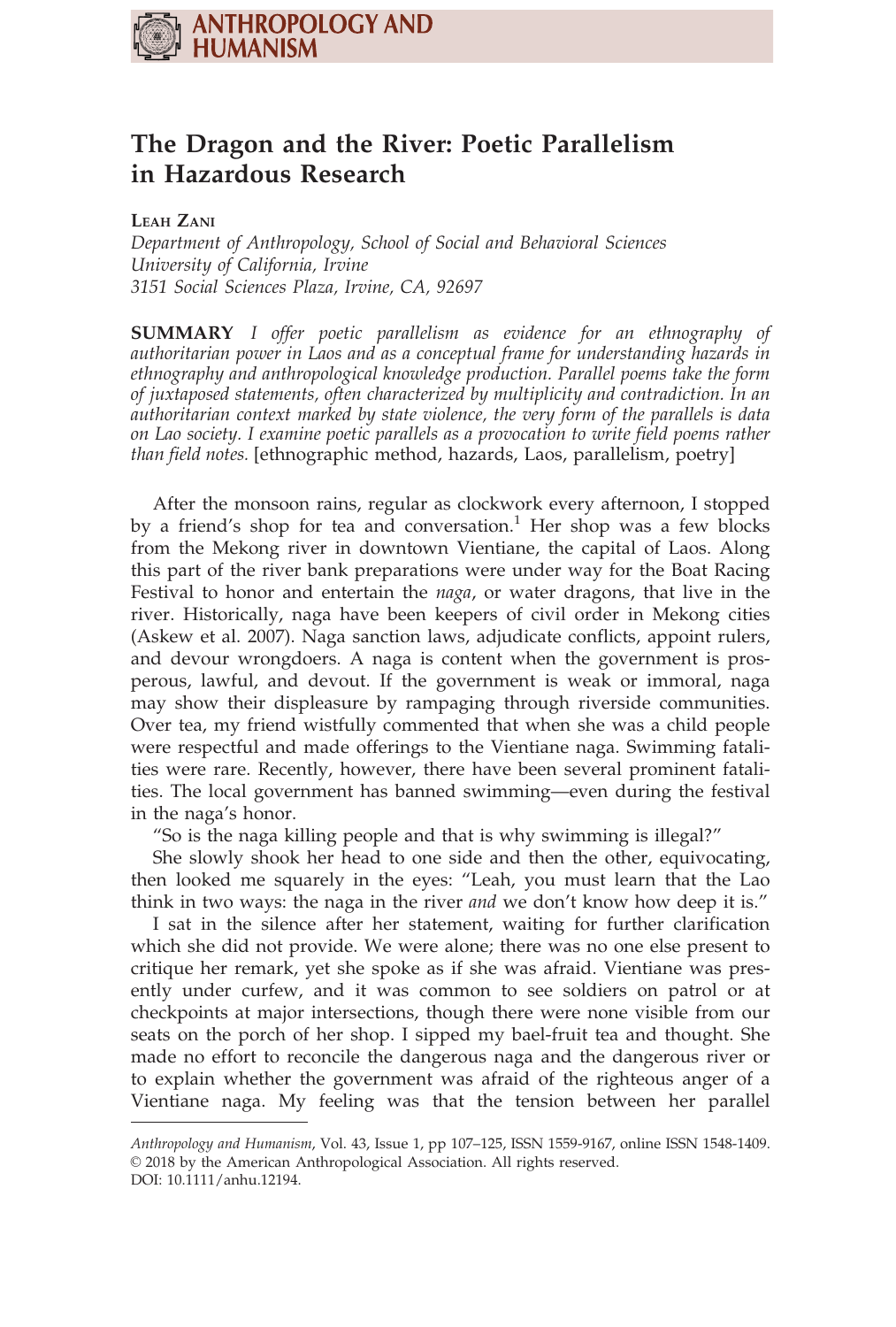statements, the ability to "think in two ways," was the meat of her remark: the government wants to protect its people from the currents of a monsoonswollen river; and the government wants to prevent the local naga from devouring people, implying the regime's weakness. Simultaneously, the government, nominally socialist and secular, will not publicly admit the naga's existence. It was not merely that my question was simplistic. Rather, my assumption that there would only be one answer prevented me from appreciating crucial complexities of Lao politics and culture in a period of social reform, economic liberalization, and religious revival. My friend tried to teach me this lesson very early on in my fieldwork, but it was not until I became more familiar with Lao politics and the Lao language that I learned to follow her advice and "think in two ways."

This article is inspired by this first encounter with ethnographic data in the form of parallels, though my argument is not limited to a discussion of the dragon and the river. As my Lao language skills improved, I came to recognize my friend's statement as an example of a Lao way of expressing information in "two ways" simultaneously: poetic parallelism. Parallelism is a poetic form in which statements are juxtaposed, often through the repetition of similar sounds, grammars, structures, or themes. Parallels develop their richness from the latent equivalencies between everyday concepts; speakers draw on a shared pool of poetic references and current events to create subtle, textured parallels. The form has attracted scholarly attention for its potential to "provide insight into what the poets and their audiences themselves intuitively consider to be the most interesting equivalents" (Keane 1997:107).<sup>2</sup> Parallelism is a common poetic and cultural practice throughout Southeast Asia. The practice has its roots in spoken Lao and is not limited to strict poetic forms, though poetry is central to its cultural enactment in Laos. Simple parallels were commonly used in conversations among my friends and colleagues to craft nuanced jokes, express complex opinions, and share hazardous information.

I engage parallelism in the field as provocation to methodological reflection and innovation. In this sense, this article is "about" parallelism as a quality of hazardous research and not "about" Laos or Lao poetic parallelism, though it is inspired by the specific Lao hazards of surveillance, police harassment, self-censorship, and lingering war violence. I employ the term "hazard" as a broad conceptual frame that includes "hazards" encountered in the field, such as war violence, and "hazardous research methods" that engage these hazards as a means of anthropological knowledge production. The People's Democratic Republic of Laos is an authoritarian, repressive regime, born of revolution and warfare. The surveillance paranoia that I analyze in this article is one component of a larger Lao "culture of terror," which includes secret prison camps, forced resettlement, and political disappearance (Taussig 1997; see Zani, forthcoming for an extended discussion). "Cultures of terror" refers to sociopolitical systems in which "order [...] is maintained by the permanent, massive, and systematic use or threat of violence and intimidation by the state" against its own population, for whom "fear becomes a way of life" (Sluka 2000:22–23). For example, my interlocutor's comment that "the government owns all the phone lines" is efficacious,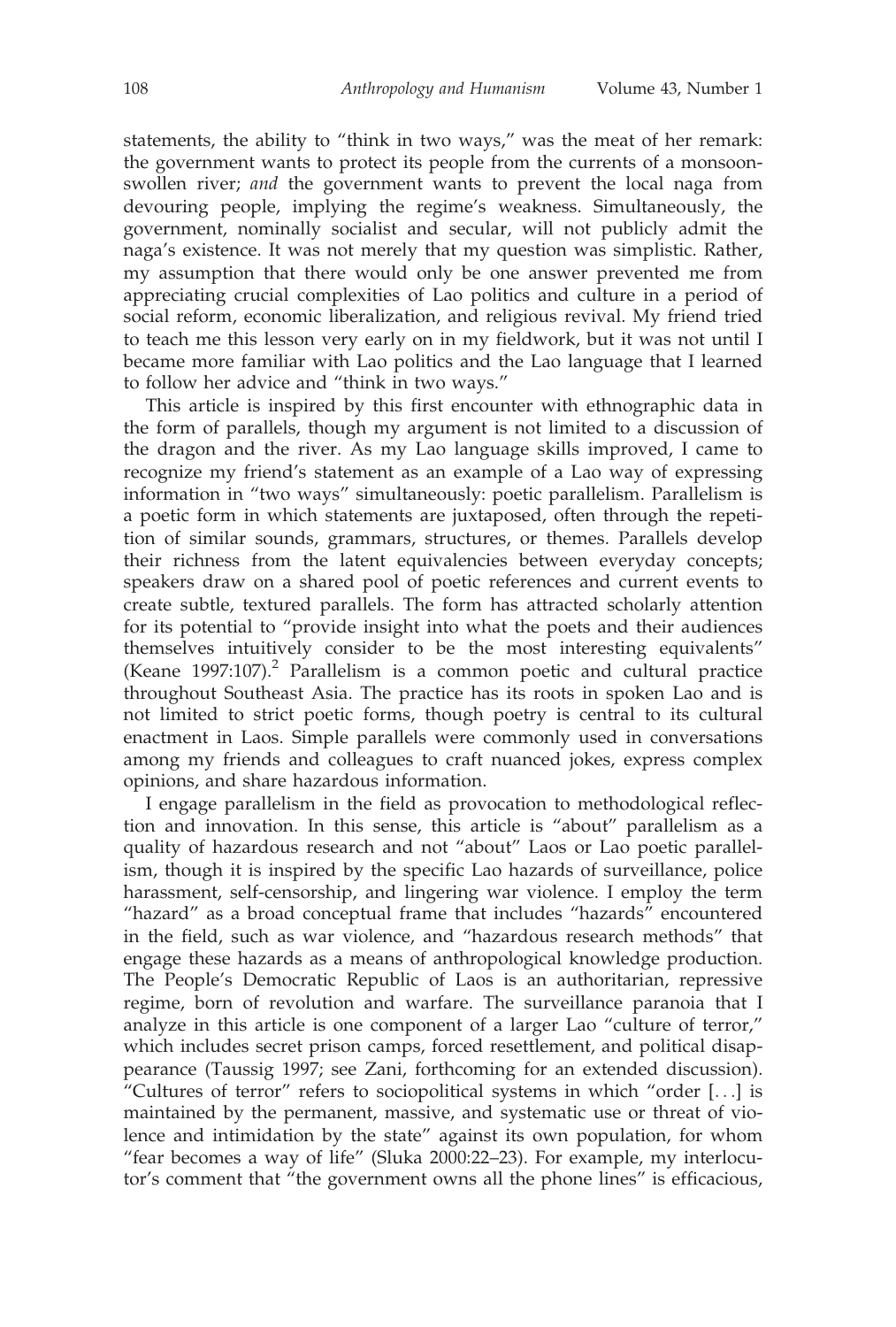as a kind of paranoia rooted in state terror, regardless of the state's actual capacity to wiretap phones. While specific instances of surveillance may be implausible, this paranoia is supported by an authoritarian sociopolitical context characterized by the pervasive use of violence and threat. The surveillance paranoia that I analyze in this article constitutes only one possible type of research hazard; and poetic parallelism constitutes only one possible methodological response.

My fieldwork experiences imply a parallelism as method: my friend's skill at delicately describing the stakes in swimming in the river prompted me to consider my own ability to research hazardous topics. How might we ethically engage our interlocutors' paranoia? How might we learn to "hear" what is not speakable? Parallelism became a crucial mode of engaging these methodological and ethical concerns, while also being an important component of my data on postwar Laos. My fieldwork experiences of paranoia compel me to align my analysis of parallelism with the analysis of the sociocultural context that makes information hazardous. While the ethnographic accounts that I present are from both urban and rural contexts across three provinces of Laos, they each occurred in spaces of interaction between Lao and foreigners: local headquarters of foreign organizations, program sites for development projects, shops and cafes popular with both locals and foreigners. These are spaces of interaction but also spaces of surveillance and control. The capital Vientiane, with its special openness to foreigners, was particularly marked by surveillance, curfew, police checkpoints, and the like.

This article moves through a parallelism of its own in that it lies at the nexus of anthropological debates regarding the ethnography of violence (see, for example, Nordstrom 1997; Daniel 1996) and the hazards latent in ethnographic intimacy (see High 2011). My analysis engages these discipline-level discussions while being rooted in my ethnography of contemporary Laos. In an authoritarian context marked by state surveillance and the threat of violence, the very form of the parallels enacts relations and is itself data on Lao society. It is these linkages among poetry, paranoia, and hazardous research that I analyze in this article.

In the next section, I introduce Lao poetic parallelism as a method for presenting multiple statements simultaneously, inviting or foreclosing multiple readings. Understanding the features of parallels enables my analysis, in the later sections, of my own and my interlocutors' surveillance paranoia and the sociopolitical context that supported our paranoia. I engage surveillance paranoia as fieldwork dilemmas requiring an ethical response and as data for an ethnography of the Lao state. In the final section, I turn again to poetic parallelism to analyze my use of field poetry as a methodological and ethical response to experiences of hazard in fieldwork.

# Lao Parallelism in Poetry and Practice

The poetic form that I examine in this article was codified in the twentieth century as part of nationalist efforts to identify specifically "Lao" literature. The standardization of poems into two hemistiches, or distiches (split lines across parallel columns of the poem) occurred as recently as the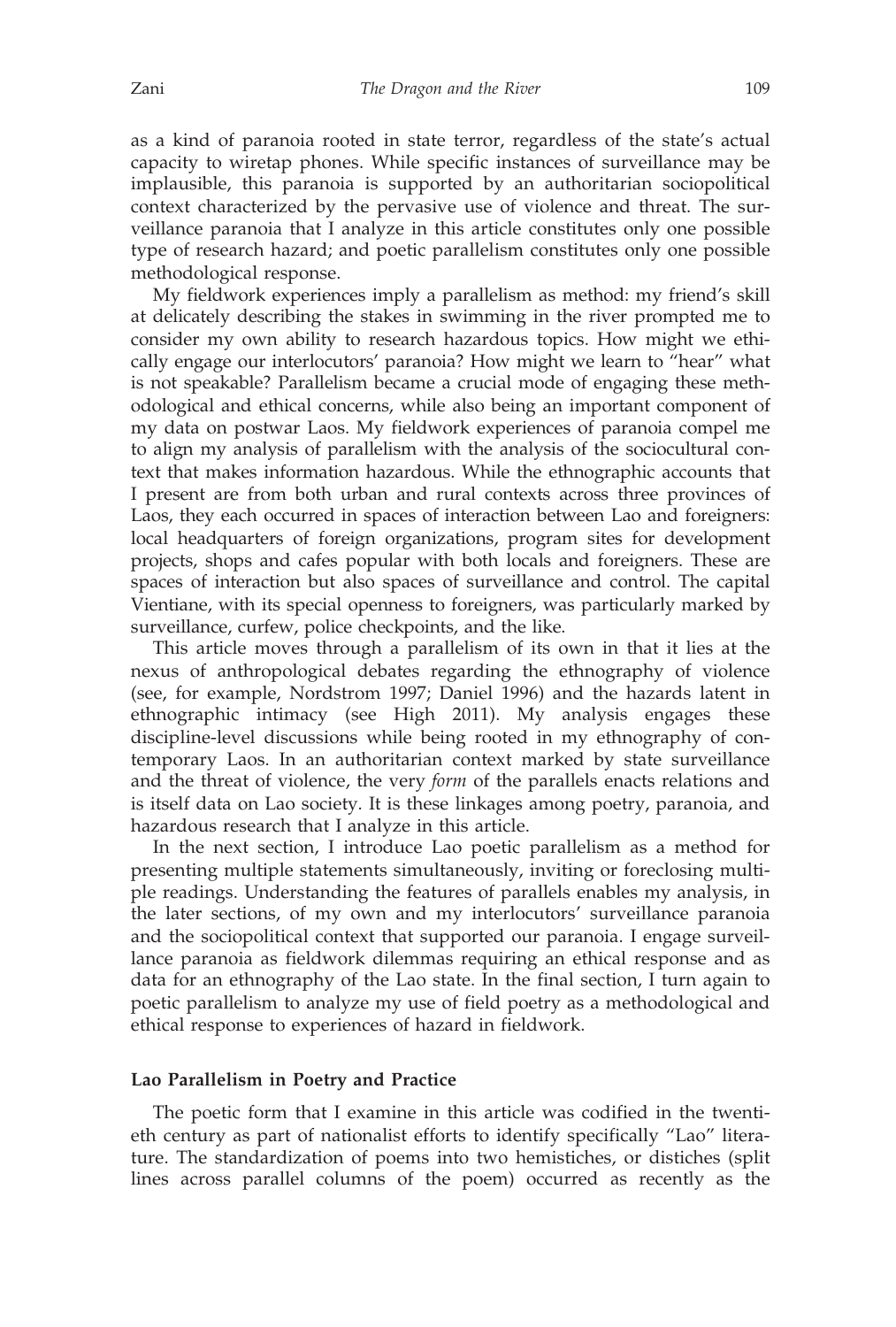1990s—a process culminating in what Koret describes as the "reinvention of Lao literature" (1999:238). New poetic styles, authorized by the Ministry of Education, were taught in schools as a traditional "Lao" literary style. My interlocutors identified poetic parallelism as a "traditional" and "Buddhist" form, without recognizing its very recent standardization. The "Lao" form of parallelism is also commonly found in northeast Thailand and more broadly among non-Lao ethnicities within mainland Southeast Asia (Koret 1999).

Parallelism is a form of creativity with roots in the spoken Lao language. It is, after Jakobson's pioneering theorization of the form, a kind of "pervasive parallelism" that activates interrelated domains of oral language, written language, and culture (1966:403). Written distiches replicate spoken parallels: repeating themes, words, and tones, as well as the use of assonance, alliteration, consonance, and silence. Most written Lao poems are likely to have originally existed as multiple, simultaneously circulating, oral versions (Koret 2000). When transcribed, poems are often written on perishable leaves or paper, requiring regular recopying for preservation and circulation. When a poem is recopied, it is frequently changed by the copier (generally a young monk). Poems rarely carry the name of an author, and under these circumstances of frequent and expected amendments, identifying a single author would miss the point. The poems do not have single authors. The content of poems follows a similar logic: topics, characters, themes, even lines or phrases are not considered the invention of a singular poet. Poets draw on a shared collection of poetic resources to craft poems; the skill is in the clever juxtaposition of known content rather than in the creation of new content. Koret elaborates:

To understand Lao literature and the nature of its composition, it is necessary to reconcile two conflicting statements, that individual Lao stories have multiple authorship and that they have no author at all. According to traditional Lao belief, the stories that comprise Lao literature are taken from Buddhist religious sources rather than being the creation of the Lao themselves. The literature's perceived religious origin [...] makes the concept of literary authorship appear sacrilegious if not irrelevant (2000:210).

Poetry recapitulates the "this-worldly/otherworldly parallelism" that scholars have identified in Lao-Theravada Buddhist cosmology more generally (Holt 2009:39). This-worldly forms, whether poetical or political, are understood to exist in dynamic relation with the otherworlds of deities and spirits. The person who writes the poem does not consider her/himself to be the poem's original creator but sits at some distance from the poem understood as an inspired, semi-autonomous entity.

This "doubling" effect is most clearly visible in the form of the poems themselves: a typical Lao poem is written as a set of two to four distinct columns. One reads across the distich, letting the gaps between columns enhance the resonance of the parallels. The centermost two columns contain the core content, with the outermost columns providing peripheral information on setting, time period, or speaker. Below, I have included the first two stanzas of a poem written by a group of "development monks" with whom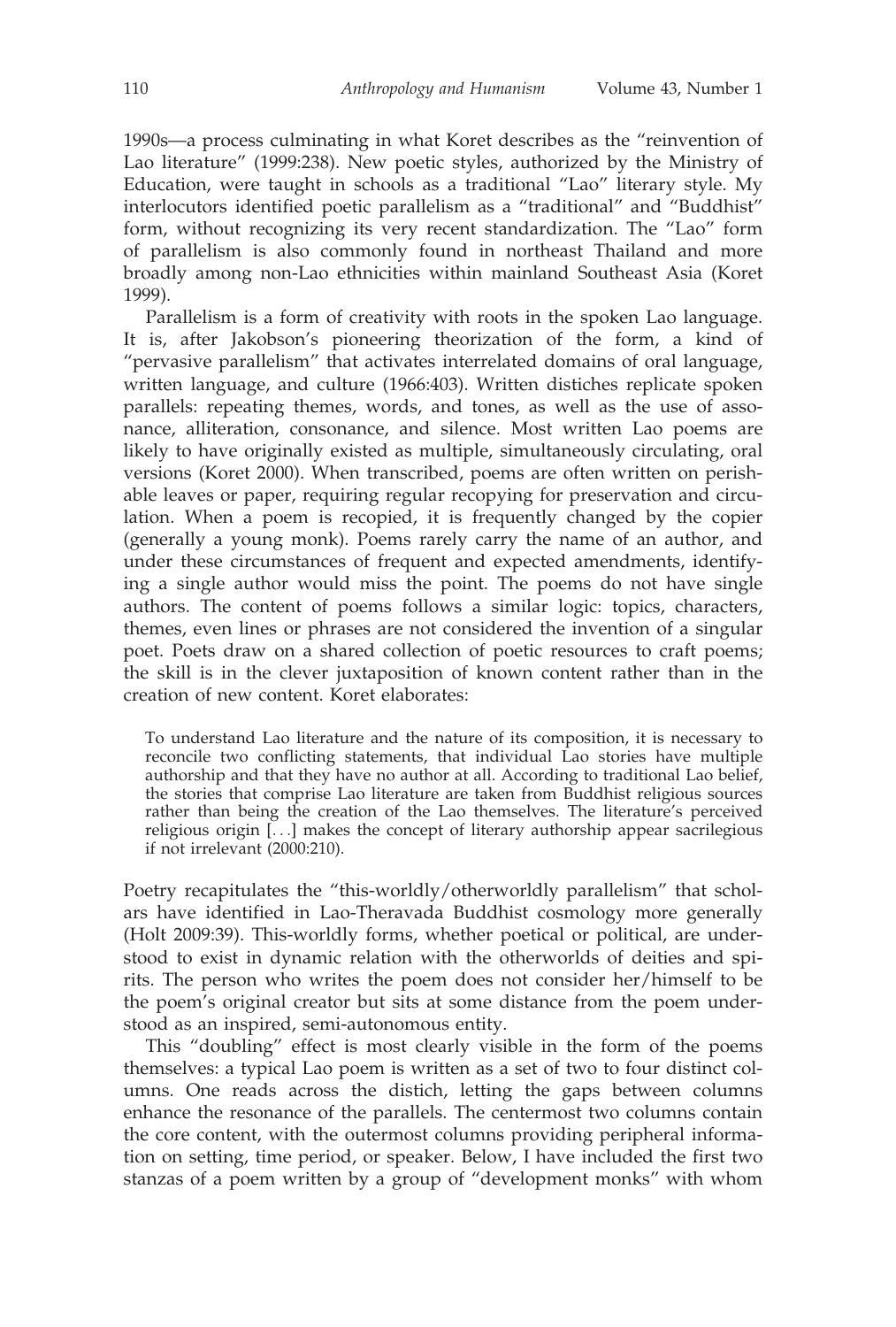I conducted a mine-risk education project (see Fig. 1). The poem is part of a Buddhist sermon to be memorized and recited at religious events. The full poem includes sections on the danger of tampering with bombs, how to offer spiritual support to victims, and the importance of honoring disabled family members. I have kept the distich in my English version, though the norm is to remove them in translation, in order to preserve the crucial sense of distance. I transcribed the poem in phonetic Lao so that the sonic register of the parallels is more obvious:

| Thaan thii maa jaak gkaam  | daen daan din dai gaw dii        |
|----------------------------|----------------------------------|
| Thook thua thang logka     | phaen phuum phai pheuun          |
| Yoo ahsii leuu ahfrika nan | europ odsadaalii                 |
| Hed haa tii soi gkuu       | phai haai manud khon             |
| Honorable people from far- | away lands                       |
| All together the world     | underneath the plains, mountains |
| Within Asia or Africa      | Europe or Australia              |
| Make us worthy to clear    | dangerous bombs                  |

In the original Lao, each part of the poem is itself made up of smaller parallels. The phrase "faraway lands" is split across the distich, such that the gap creates a sense of far-ness. The first line is split between the first half, marked by the repetition of the th consonant, and the last half, marked by the repetition of the long aa vowel. Within each half of the line, the sound repetitions create additional internal parallels between words (thaan thii, for



## Figure 1.

Buddhist monks and novices developing Buddhist sermons about risk education at a training in Phonesavanh, Xieng Khouang Province. Source: Author. [This figure appears in color in the online issue.]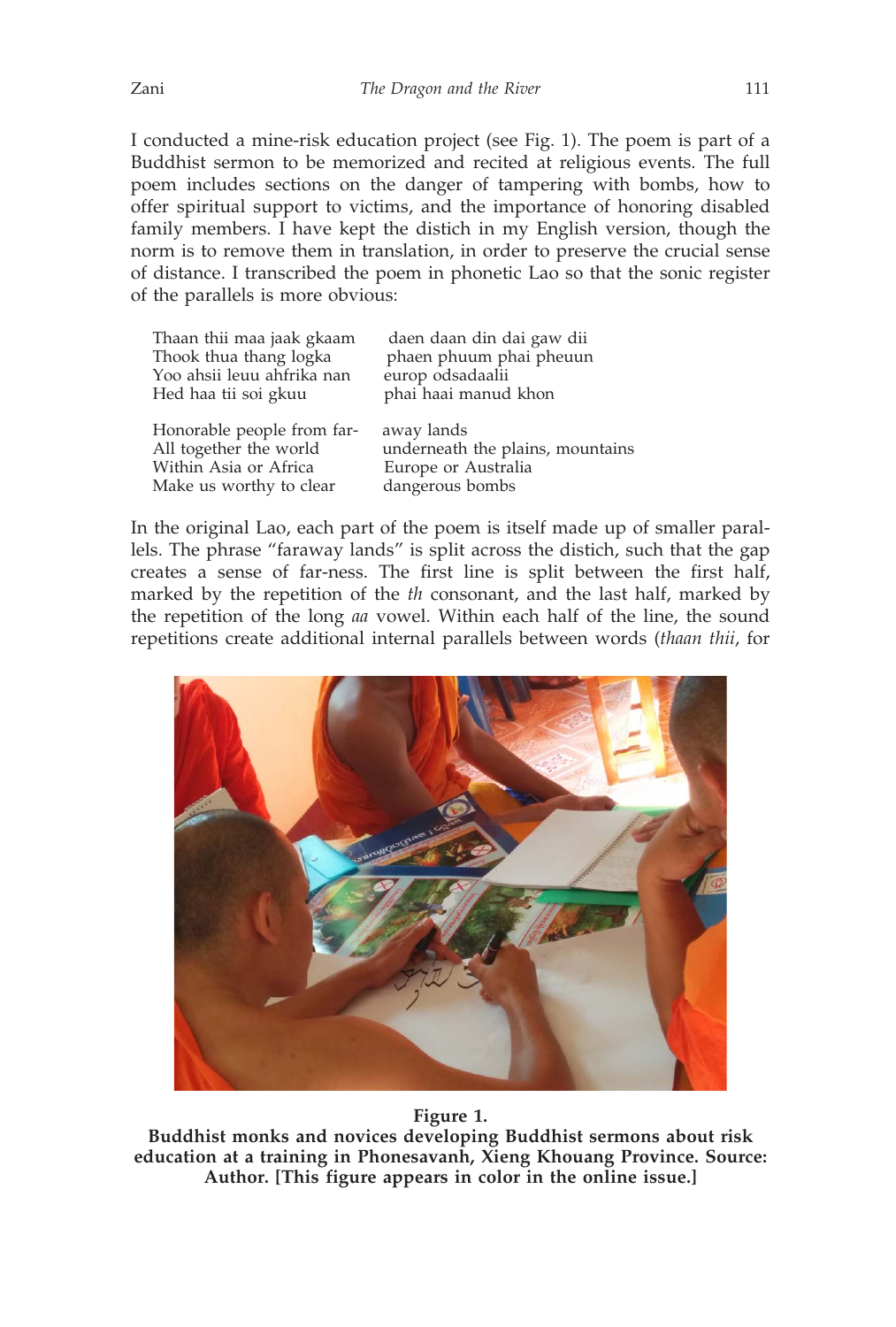example). These paired sounds, in turn, resonate with the repetition of similar sounds or tones elsewhere in the poem. These examples of internal parallels elucidate three features of Lao poetry: first, that parallelism is a creative practice present at every scale of the poem and not merely a poetic form; second, that paired entities are equivalent but not identical. This is repetition with difference, each time. There is no assumption of allegiance or fidelity to an original. Third, pairs are not singular but are often multiply paired to other parts of the poem. Like Jakobson, in his analysis of parallels, I find that when the poems are subjected to analysis, they do not yield to simplicity but rather reveal "a network of multifarious compelling affinities" in which each line "is indissolubly interlaced with the near and distant verbal environment" (1966:429). Recall, there is no single author; the poems are written by no one and everyone at the same time. It is important to me, as a scholar, that my ethnography maintain this sense of incompleteness and frustrated origins. The power of parallels is in the friction, or juxtaposition, of things that seem like they should be the same, or should sound the same, but somehow do not.

When I initially translated this poem with one of my Lao tutors, I asked him if it was intentional that Asia and Africa were in one column, and Europe and Australia were in the other. I read an intimation of socioeconomic classes, where the bombs were associated with richer, Western countries ("Europe or Australia/dangerous bombs"). America, the source of most of the bombs, is pointedly not listed among the "honorable people." He quickly cautioned me: "You could do that, but we must not read like that! If you read like that, it might make someone unhappy, so it is important that we just read across the columns." Quite literally, the distiches in a poem may be read across or down. Some poems are intentionally written so that alternate meanings emerge horizontally or vertically. My tutor's words reflected his concern with teaching me a proper reading, but his tone of voice implied that an improper reading was certainly possible, perhaps more so for me than for him ("you could do that, but we must not"). His caution implied the hazards in reading poems one way over another. Parallels have the power to invoke dangerous equivalents that may remain unvoiced, latent within the poem.

Often, Lao poems are written in what Koret calls a "pattern of three" or "AAB pattern" (2000:219), in which a final monostich summarizes the preceding parallels. Alternately, the final phrase may be purposely unvoiced, creating a monostich, as in the opening example about the naga and the river—my friend intended me to come to my own final conclusion. Her persistent silence triggered me more closely to examine her words. I was learning to "hear" the parallels and to "hear" the silence that exists between parallels. Below is a simple AAB poem improvised by a monk during the risk-education training. Recognizing that this monk was speaking a poem, I created a poetic transcription of his spoken words in my field notes, inductively splitting his words into hemistiches based on my familiarity with this poet and this form (Leavy 2009). I have added marks for the AAB pattern and included my own translation maintaining the AAB form: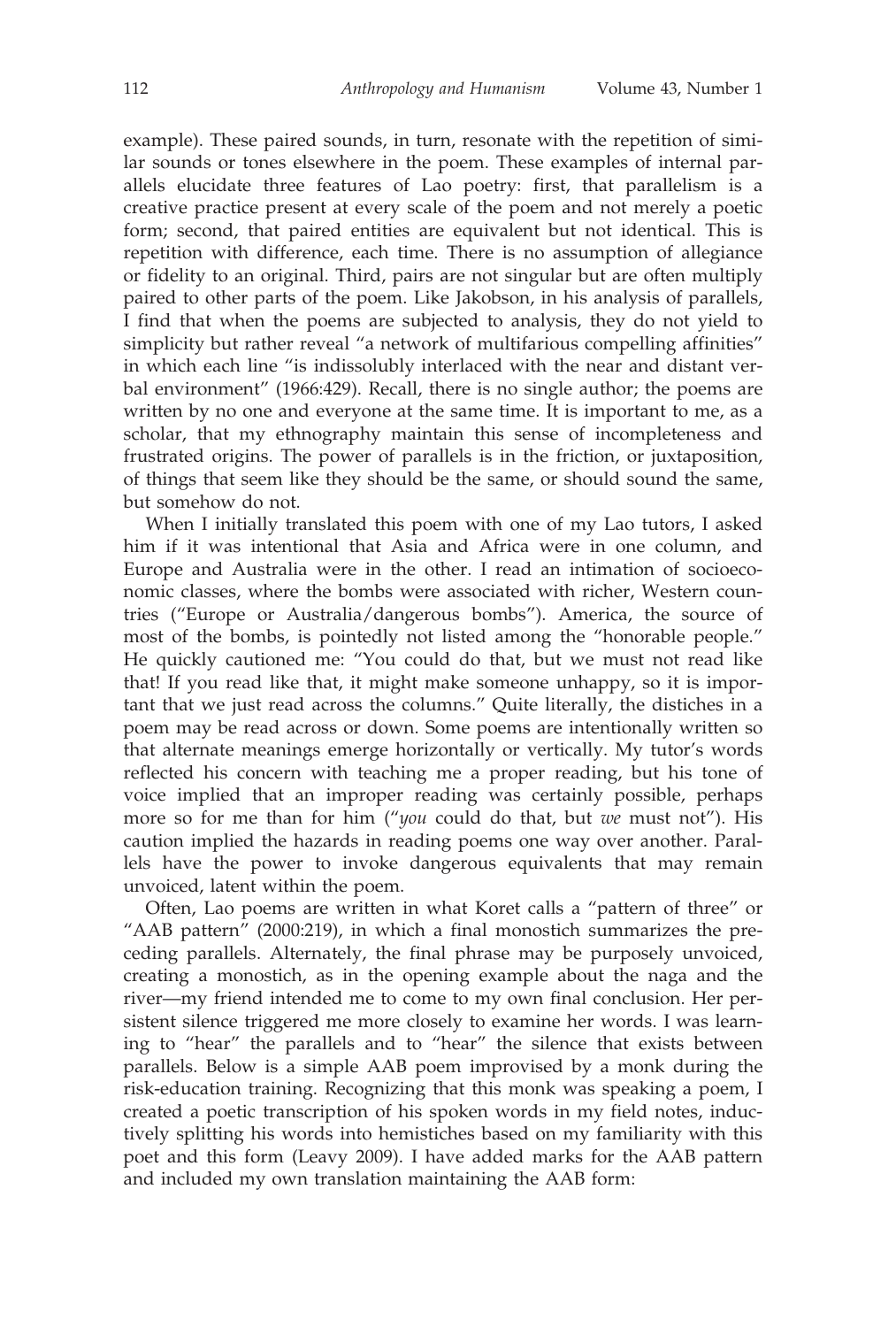Baw dtaaii (A1) Baw dtai (A2) Dtaaii dtai (B) Don't die Don't do it We all die

While the poem sounds dour in translation, it provoked laughter at the training due to its gallows humor and clever repetition of only two sounds (with tonal and vowel-length variation). As he said it, the orating monk gestured to a poster of a farmer reaching down to pick up a cluster bomblet in his field—don't pick up the bomb! This short poem demonstrates another feature of parallelism: successful parallels often feed off of a central tension or contradiction within the poem. The final line summarizes the tension: regardless of the risk reduction practices one learns, everyone is going to die in the end. The poem does not resolve this tension, only presents it as a fact of (Buddhist) existence.

## Fieldwork in Socialist Asia

I engaged parallels as a quality of hazardous ethnography. While my broader claim is that this method of attention is applicable to diverse hazards, the present analysis is rooted in my experiences carrying out fieldwork in Laos. My narrower claim is that parallelism may inform fieldwork methods for Laos and other socialist Asian countries. By making this narrower claim, I recognize the difference between socialist Asia and post-socialist Russia and Eastern Europe. Like Turner (2013), in her pioneering account of fieldwork in upland socialist Asia, I read post-Soviet scholarship as its own field not necessarily relevant to the study of modern Asian socialist states. The USSR and its communist satellites fell during the late 1980s. Liberalization and market integration occurred rapidly in communist regions, including Laos and its neighbors China and Vietnam. While communism "collapsed" in some areas, Laos, China, and Vietnam instituted gradual economic reforms while remaining centralized and single-party states. Urban Vientiane, in particular, is at the forefront of Laos' fraught "opening" to Western developers and investors. Vientiane's resulting mix of party cadres, social elites, and Western developers is equal parts economic frontier and authoritarian capital city with police checkpoints at every major intersection and entire city blocks under redevelopment. This regional context presents fieldwork challenges, particularly to Westerners and ethnographers, that are distinct from those experienced in other areas of the world. "Relationships in the field are a result of specific power structures," and the analysis of fieldwork dilemmas is a critical, but often underrepresented, way to study power (Turner 2013:9). For example, ongoing policies of control over the movement of foreigners within Laos have a direct and immediate effect on my ability to access rural field sites. While recognizing the heterogeneity of my interlocutors' descriptions of Laos' socioeconomic system ("socialist," "postsocialist," "late socialist," "directed capitalist," "centralized market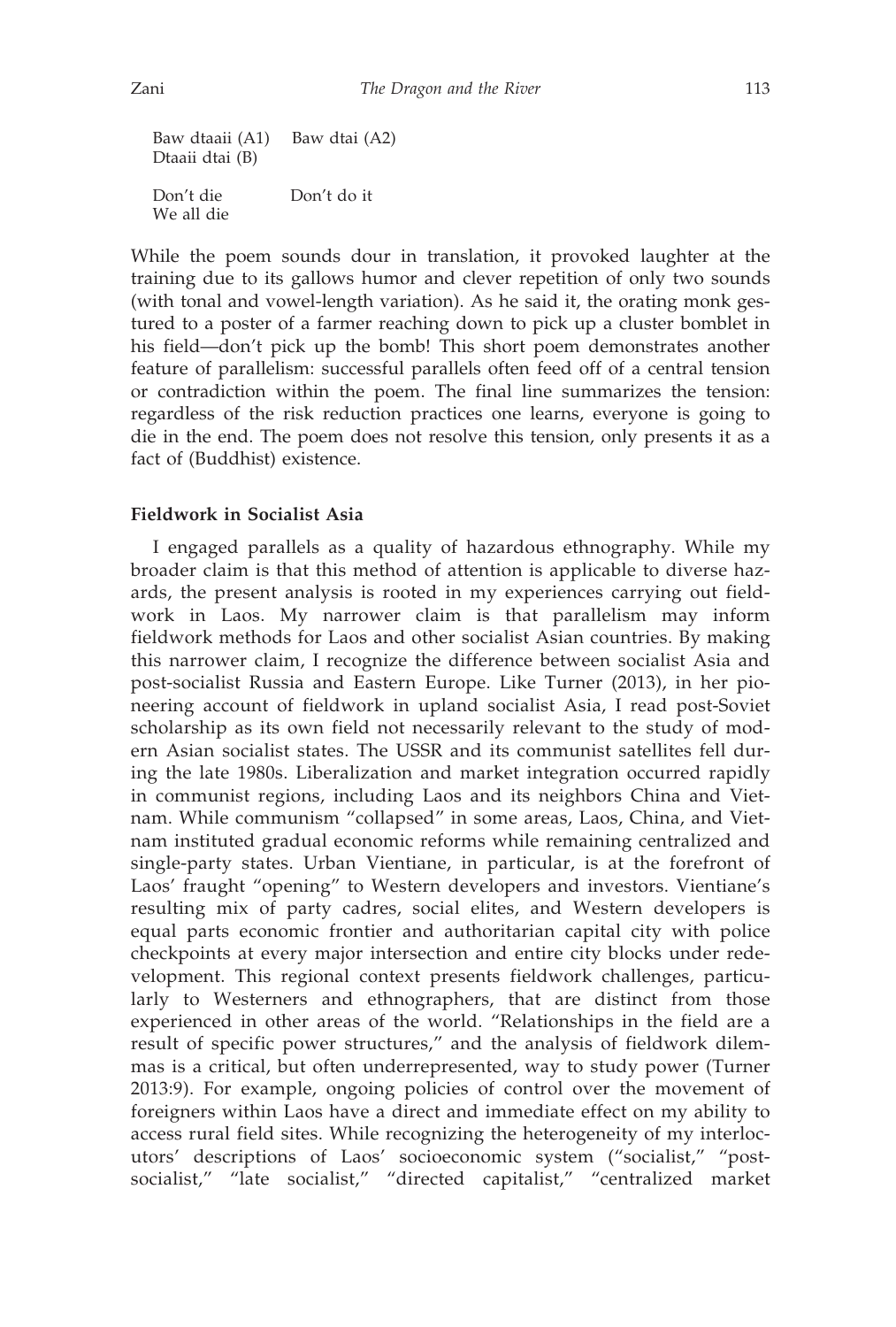economy," etc.), I choose to refer to Laos as socialist to reflect my experience conducting fieldwork in this region.

Almost no scholarship on fieldwork in Laos exists. Petit (2013) interprets this lack of information on fieldwork in Laos as a form of self-protection under authoritarianism—the discussion of state–researcher interactions may endanger access already hard won. Interactions with gatekeepers, normally sidelined as the pre-fieldwork negotiation, constitute valuable ethnographic data on the state itself. Considering these state–researcher interactions as a form of ethnography "sheds light on the very basic mechanisms of the state as experienced from within. Problematic situations such as refusals, bureaucratic harassment, no-reply strategies, denunciations and (self-)censorship paradoxically help to draw [... a] portrait of the state" (Petit 2013:144). High noted that her interlocutors' stories of the Lao state "carried the emotional charge of speaking that which must not be said but which, nonetheless, is said compulsively and repetitiously" (2014:89). Such stories, often intentionally, lack links to actual persons or events and cannot be factually verified. There is no public, open discussion of the state in Laos. Instead, accounts that describe the "real" workings of the state are "a public secret [...] communicated to visitors in a way that shows this knowledge is supposed to be unknown, but that it is necessary to know nevertheless if one is to have any operational efficacy" (High 2014:90). Ambiguous procedures and public secrets frustrate efforts to explain standard fieldwork practices, and also indicate the enculturation of paranoia in interactions with officials (and fieldworkers).

Conducting fieldwork in China, Hansen (2006) argues for the impossibility of carrying out conventional ethnographic research in socialist Asia due to the power of party gatekeepers. Hansen refers to this as "walking in the footsteps of the Communist Party" (2006:82). I know this feeling. Due to travel restrictions on foreign researchers, it was far easier for me to study my NGO-worker colleagues in Vientiane, the capital city, than to conduct fieldwork in rural communities. On one of the few occasions when I managed to officially travel with my colleagues to a rural site in Luang Namtha Province, I was dismayed to discover that our van was being covertly escorted by two trucks of soldiers "for our protection." "If anything happened, the District would be responsible," a Lao colleague told me. My colleague politely deflected my queries for details on "anything happening," which made her caution seem more sinister. The soldiers were instructed to arrive in the village before us, alert the villagers to our visit, and leave before we arrived. It was evident that I was not supposed to know that we were being supervised. We were traveling to a remote area dominated by non-Lao, non-Buddhist communities, a region my colleagues characterized as barely governable and extremely poor. In Lao ecopolitical cosmology, forested rural peripheries (and their inhabitants) are often thought to be uncivilized, lacking the internal capacity for social order (Singh 2012). The escort was silent and discrete—I never saw them or their guns—but their presence haunted my fieldwork. I found myself cultivating a "what if" ethics: What if "anything happened?" How do I fully comprehend the risks to my subjects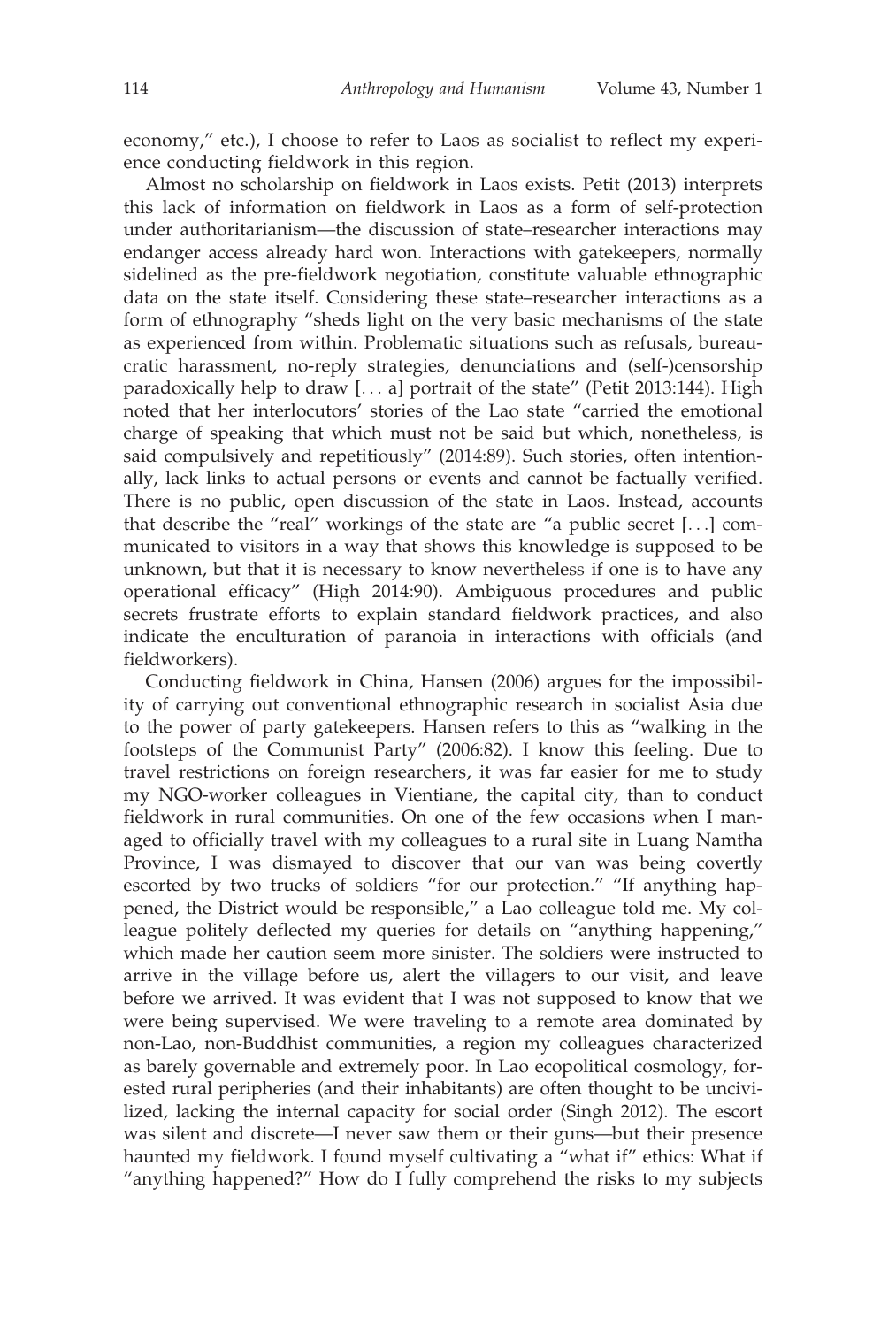and myself when an open discussion of hazards was, itself, a hazard? On future trips, I pursued less official transportation.

These kinds of uncomfortable situations may be analyzed toward the study of fieldwork methods in socialist Asia, and, doubly, toward the ethnography of authoritarian power in contemporary Laos. An expat interlocutor who similarly discovered his own secret escort was deeply shaken; though a pacifist, he was unable to refuse his armed escort. Was the aid program for which he was scouting worth the risks implied by the soldiers? He refused the logic that linked the provision of services to armed surveillance but found himself implicated in it nonetheless. In our interactions with the armed guards assigned to us, I and my colleagues enacted a kind of distance. In the village, I was hyperconscious not to say or do anything that might cause the guards behind me to threaten the villagers. When given the opportunity to interview local shamans about spirit cult practices, I declined, knowing that such practices are sometimes suppressed by the state. I couldn't know how my interest would be interpreted by those invisible watchers. In adopting this attitude of cultivated distance, my scholarship became entangled in the everyday experience of authoritarianism.

#### "I Swear I'm Not a Spy"

I extend these concerns with the entanglement of authoritarianism and scholarship to the development of fieldwork methods in the region. Fieldwork in Laos is impacted by ongoing, insidious, and violent geopolitical processes: most relevant to my analysis of hazardous research, my fieldwork was riddled with paranoia about surveillance. Nearly every one of my interlocutors voiced concerns about spies, either that they were being spied on or that I was a spy. While I had expected to encounter surveillance and had included increased subject protections in my preliminary research plan, it became apparent to me during the first months that I needed to address critically the pervasive paranoia of my interlocutors. I took up this challenge in two ways: first, to examine paranoia as ethnographic evidence; and second, as an incitement to methodological innovation. Parallelism, as a quality of evidence and method of attention, is crucial for addressing these challenges.

Fieldwork in Southeast Asia is part of a covert history of anthropologists working as spies. The first American Anthropological Association Statement on Ethics was written in response to anthropologists working for the U.S. government during the Vietnam–American War. During the war, some U.S. missionaries, researchers, and aid workers were enrolled as covert culture experts—part of the reason that the current Lao regime is nervous about ethnographic research. I could trace this history further back, to Franz Boas' (1919) famous tirade against the U.S. government's hiring of anthropologists as spies during the first World War. He wrote that these anthropological spies "have done the greatest possible disservice to scientific inquiry. In consequence of their acts every nation will look with distrust upon the visiting foreign investigator who wants to do honest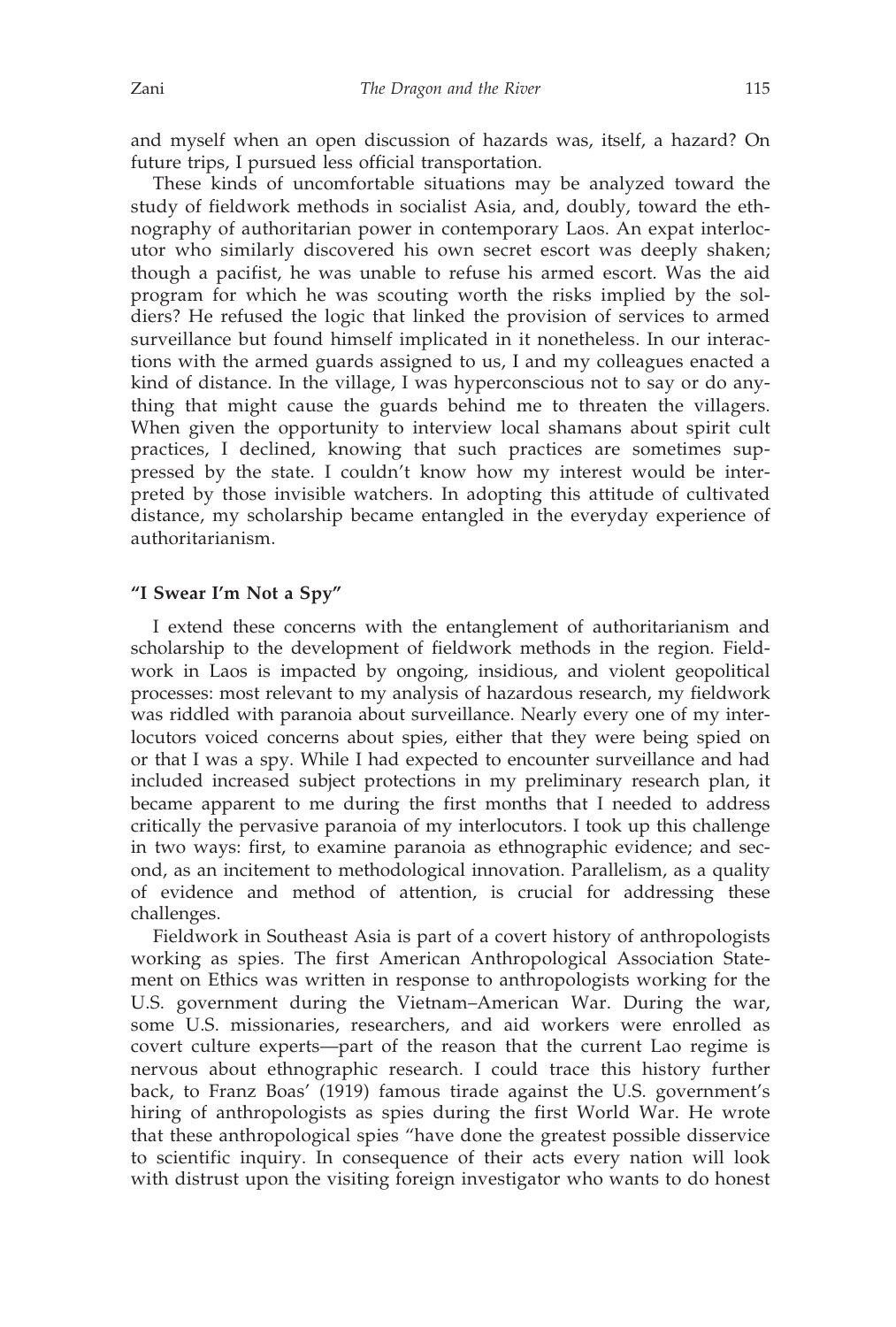work, suspecting sinister designs" (1919). At the time, Boas was censured from the American Anthropological Association for his critiques. The council that censured Boas, it was later discovered, had already been infiltrated by spies.

References to spies punctuated my interviews. If we met in a public spot, interlocutors would often point out who in the area they thought was tailing them. Such comments could be presented in a playful way, or could carry a real charge of danger. In a memorable interview at a cafe, I met with a religious leader who had previously told me about his colleagues being threatened by soldiers, shot point blank in front of him, or simply disappeared. When a wealthy, large Lao man with a military demeanor, but dressed in plain clothes, entered the empty cafe and sat at an adjacent table, my interlocutor locked eyes with me fiercely. Without breaking eye contact, he pitched his voice louder and said "I don't hide from [the] government." After that, every word he said was voiced to carry to that other listener the state. Our interview acquired the quality of being parallel; another version of that interview existed for the acknowledged, but silent, listener at the table next to us. Being told that an interlocutor's colleague was recently shot by the police for "collaborating" with foreign groups, and being spied on during interviews with this same interlocutor, pushes me to re-asses my subject protections. Our parallel interview (with me and with the spy) heightened my attention to what could be said and what could only be said by not speaking directly ("I don't hide from the government"). In this and other instances, my familiarity with parallelism was an important tool for recognizing and communicating hazards in research, especially in situations where the discussion of risk was itself hazardous. Listening for the unsaid requires a kind of paranoia, an attentive ear that is tuned to the fears of those being interviewed.<sup>3</sup>

My interlocutors' fears of espionage had unexpected consequences. After a week conducting fieldwork with a bomb clearance operator in Savannakhet Province, the team leader confided in me that she had agreed to my fieldwork request assuming that I was an American spy sent to check up on her team's use of funds and proper handling of explosives. Working under this assumption, she felt that she could not refuse my research request without "giving up the game." I told her, forcefully, "I swear I'm not a spy." Ethnographic encounters such as this one highlight that research ethics are contingent on knowledge acquired in the field. I could not have known that this culture of paranoia would facilitate my access to this field site prior to entering the site. The team leader's later confession of paranoia, ironically, indexed her increasing comfort with my research presence. These fears of espionage have a fantastical quality, while also betraying an element of parody—what Aretxaga describes as "bar terrorism" in which "state terror [reveals] the state more as a parody" of its own claims to total power (2000:60). In this highly charged context, the reality of espionage is almost beside the point. The feeling exists quite apart from the actual capacity of the Lao state to carry out complex surveillance, which is generally held to be very low.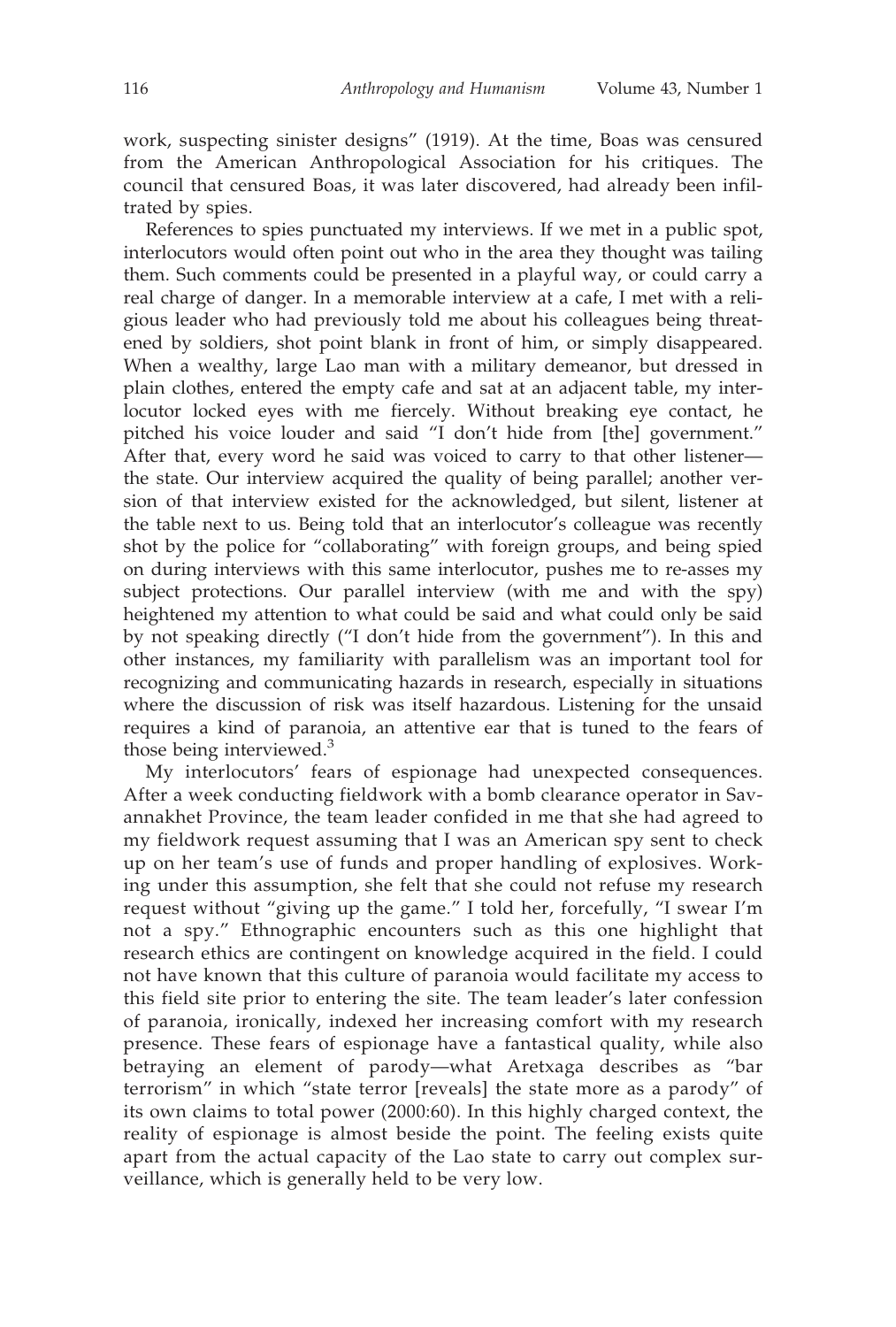Ethnographic encounters such as these highlight the contingency of subject and researcher protections. Scholarship on fieldwork methods tends to compartmentalize methods from ethics, and researcher from subject protections. The risks of fieldwork to the researcher are, surprisingly, rarely explored in methods manuals, though the topic of subject protections is briefly treated in some of them (Bernard 2011; Maxwell 1996). Even my manual for research on the violation of human rights does not include guidance on how to protect subjects or researchers inhabiting contexts of human-rights abuse (Reed and Padskocimaite 2012). Against this trend, recent scholarship has examined the role of risks in fieldwork (Davies and Spencer 2010; Lee-Treweek and Linkogle 2000). These contemporary scholars are "making danger visible and explaining its relationship to data collection and the understanding of social phenomena" (Lee-Treweek and Linkogle 2000:1).

Intense experiences, notably surveillance, fundamentally altered my experience of being a fieldworker and the conditions of possibility for my research. My fieldwork ethics required careful listening. At the end of an interview, as I was asking if there was anything an interlocutor wanted me to redact from my notes, she laughed and remarked: "No, the government of Laos already knows everything!" Her very phrase implied that she thinks she is subject to surveillance. I made the decision to anonymize and change some details of her story. I took these extra protections above those requested in part to protect her, and in part to protect myself. I find it fruitful to think of anonymity as a social phenomenon that must relate to the wider contexts that make certain kinds of knowledge hazardous. Listening for speech by omission, my subject protections should link to the real and silently implied hazards my informants risk by speaking with me.

#### Poems and Field Poems

I did not intend to write poems as part of my fieldwork practice. I found myself compelled to do so once I was in the field, and as my Lao skills increased, slowly became aware of the unexpected parallel between my turn to poetry and my interlocutors' own practices. My compulsion is not universal, but it does convey information about my fieldwork experience and the complexities of this field site. "Our slow integration into the field [...] by either loosening existing ties or forcing new adaptations, commonly generates new states and ways of being significant to the work we undertake" (Davies 2010:47). Elsewhere (Zani, forthcoming), I examine the implications of poetry for ethnographic research—what I term "field poems"—and how field poetry might contribute to creative forms of ethnographic research and argumentation. In the present article, I chart my conceptual attunement to poetic parallelism (learning to "think in two ways") and its implications for conducting hazardous research.

Let me describe the first instance of my poetic compulsion: during preliminary research in early 2012, I traveled with a bomb clearance operator to the Plain of Jars in Xieng Khouang Province. This was my first trip outside the insular capital of Vientiane. When I arrived in Phonesavanh,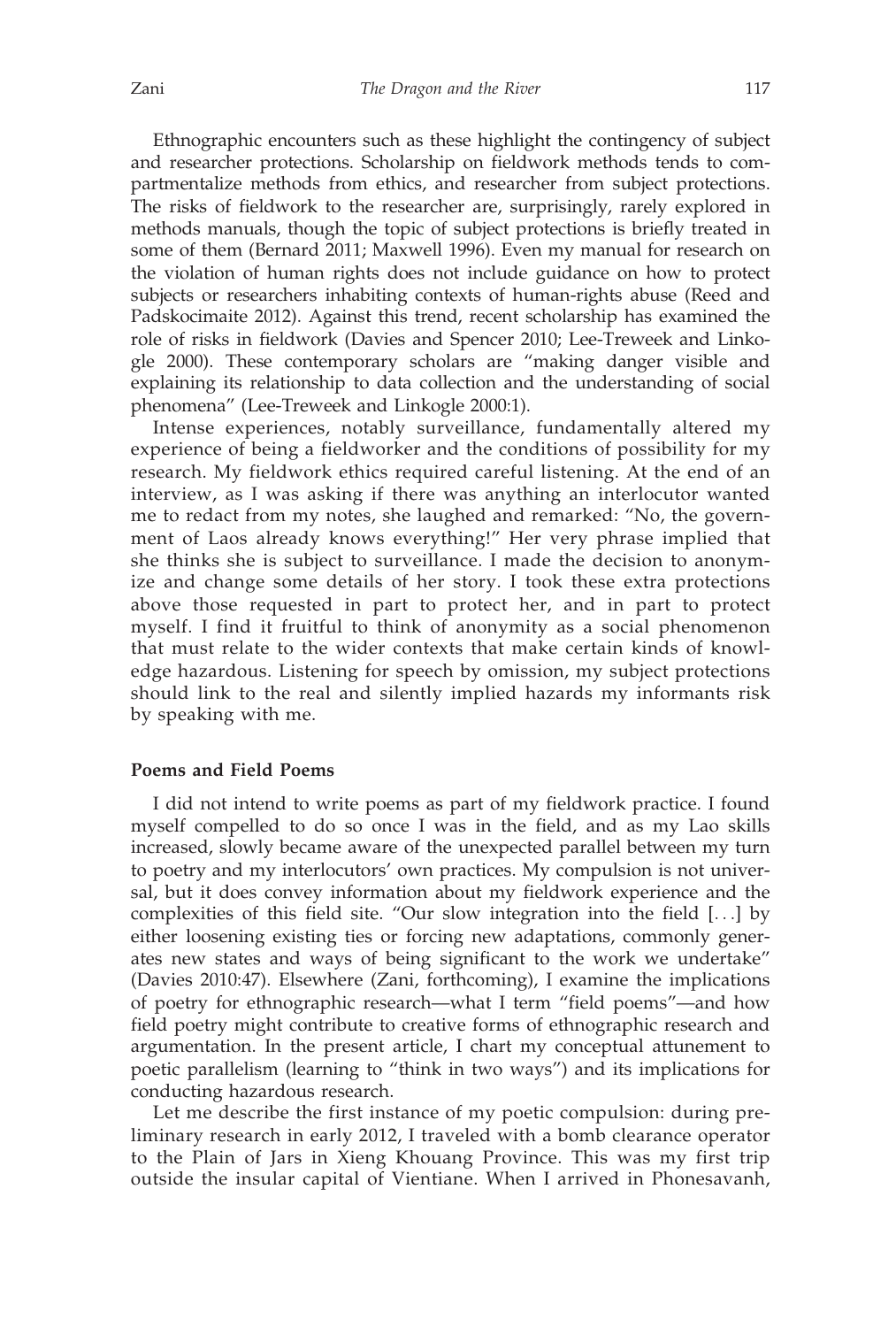the provincial capital, I was immediately struck with a puzzling vertigo. It took me several days to figure out that this feeling was caused by my perception of the eerie flatness of the area, its lingering war contamination, plus the present construction boom: a sense of things missing, coupled with a premonition of future construction and destruction. The Plain of Jars, and all its towns and villages, were completely destroyed by a decade of continuous bombings during the Vietnam–American War. The province was literally flattened and then its towns rebuilt in bits and pieces, often using war scrap as building material (see Fig. 2). The epitome of Phonesavanh urban development is the dual-model bomb clearance and construction company, and several businesses of this type can be found in the town center. The ground beneath Phonesavanh was not systematically cleared prior to its founding, meaning that clearance is ongoing and haphazard. Hulks of old artillery guns and other war paraphernalia strangely littered the new capital and its surrounds, slowly picked over by scavengers, or preserved by local officials as halfdismantled relics to the war (see Fig. 3). Bombs were prominently featured in local architecture—often without first having been defused, as a colleague of mine discovered when he investigated the bombs that decorated his office. I could not convey this feeling accurately in my field notes or photographs, nor can I now in this passage.



#### Figure 2.

Dismantled general purpose bombs used as supports for a stilt house near Phonesavanh, Xieng Khouang Province. Source: Author. [This figure appears in color in the online issue.]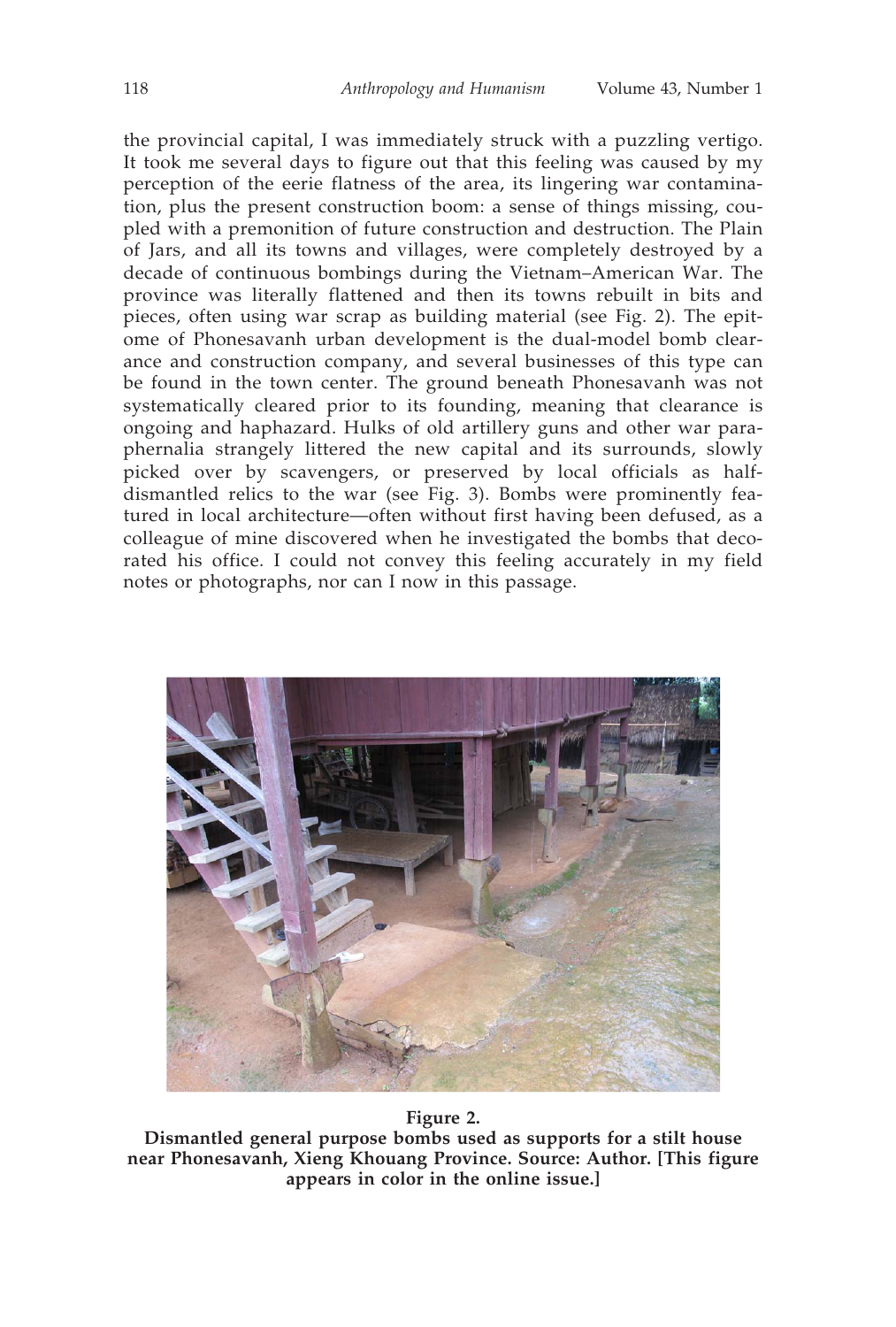

Figure 3. Live explosive ordnance gathered at a government office in Phonesavanh, Xieng Khouang Province. Source: Author. [This figure appears in color in the online issue.]

I found myself writing my first poems in the field in order to record this experience:

Field Poems 1 & 2

The Plain is the ash sifted to everywhere an expanse of itself

Flatness becomes the houses, the craters filled in by debris

In this poem, I am thinking through the ghostly flatness of Phonesavanh after a decade of intense bombings. A bomb technician had described the bombing as "inefficient," meaning that many of the bombs deployed exploded upwards, producing vast clouds of debris relative to the destruction. There was a literal sifting of soil. This flatness, in turn, enabled development built on craters, built with debris. Locals described filling in craters with the debris of houses in order to build good foundations for their own houses. Dismantled bombs sometimes served as the supports for stilt houses. "Because the metal doesn't rot in the mud," my guide explained (see Fig. 2). As a research exercise, I later rewrote my first field poem in a Lao style:

The Plain The ash sifted to everywhere an expanse of itself

Flatness becomes the craters<br>the houses filled in by filled in by debris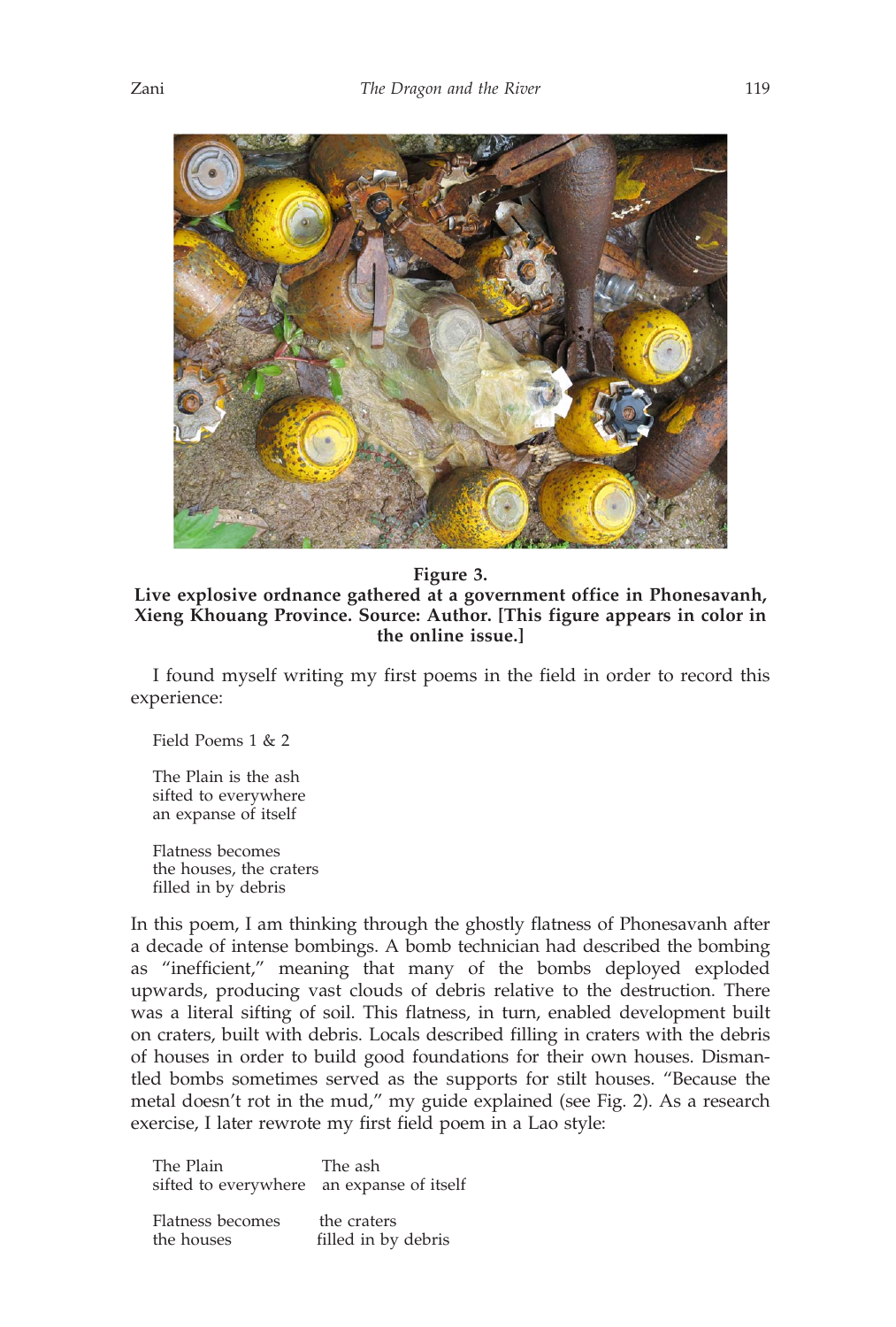Written in this style, the parallels that I was intuitively constructing become clearer. The columns may be read across, or down, for different resonances. The alternating flatness of the destroyed houses and the filled-in craters comes through with more strength. The visual parallel between the flat plain and the sifted, settling ash of the bombing is also much stronger. This poem was a crucial part of my recognizing this cycle of destruction/construction in postwar Laos.

Parallelism plays around with different kinds of knowledge. Data on the war are often contradictory or unavailable—and poetry is a generous kind of knowledge, open to multiple interpretations. Rather than wrangle with multiple, suspect information on the war, the poem gives up the search for single answers and embraces ambiguity. My field poems are accurate without being intelligible in a conventional, narrative way. As ethnographic data, these poems work precisely because poetry resists the quick equivalence of experience and knowledge. Faulkner advocates for the use of poetry in research as a means of preserving wonder in data: "[Poetry] resists itself; the fact that poetry resists itself means we can experience wonder, rediscover pleasure in our inability to make the word intelligible" (2009:16). Poetry's capacity to resist knowledge preserves crucial qualities of ambiguity and uncertainty present in my data.

Field Poem 17

A bomb is under this café 500 pounds, too big to remove I sip my mulberry tea

This poem developed out of my interaction with a Phonesavanh cafe owner over breakfast. During one of our morning conversations, the owner exclaimed to me: "There is a five hundred-pound bomb under this cafe, too big to remove, so we built the cafe on top of it. [...] If there is an earthquake, the whole block is going to go boom!" I immediately felt that a narrative description was inadequate to recording this encounter. In only three lines, this field poem conveys my sense of surreality, a normalcy punctured by latent danger. I accomplished this, in part, by eschewing lengthy description and juxtaposing two carefully chosen details: mulberry tea and a five hundred-pound bomb. I winnowed my experience of hazard down to its bare nub.

The field poem is also a place marker for the cafe owner's illegal expertise in bomb clearance, euphemistically known in the clearance sector as "village clearance volunteering." The owner cleared bombs found in the routine construction of Phonesavanh. The five-hundred pound bomb she found during the construction of her own cafe, however, was too big for her to remove. The irony (that the large bomb was underneath her own cafe) did not escape her. Her clearance activities were doubly illegal: it is illegal to conduct unofficial clearance, and it is illegal for a civilian to possess bombs. Like blank space on the page, the poem is structured by unspoken possibilities: being charged with possessing a bomb buried beneath one's cafe; being killed by a bomb while sipping tea during peacetime. With this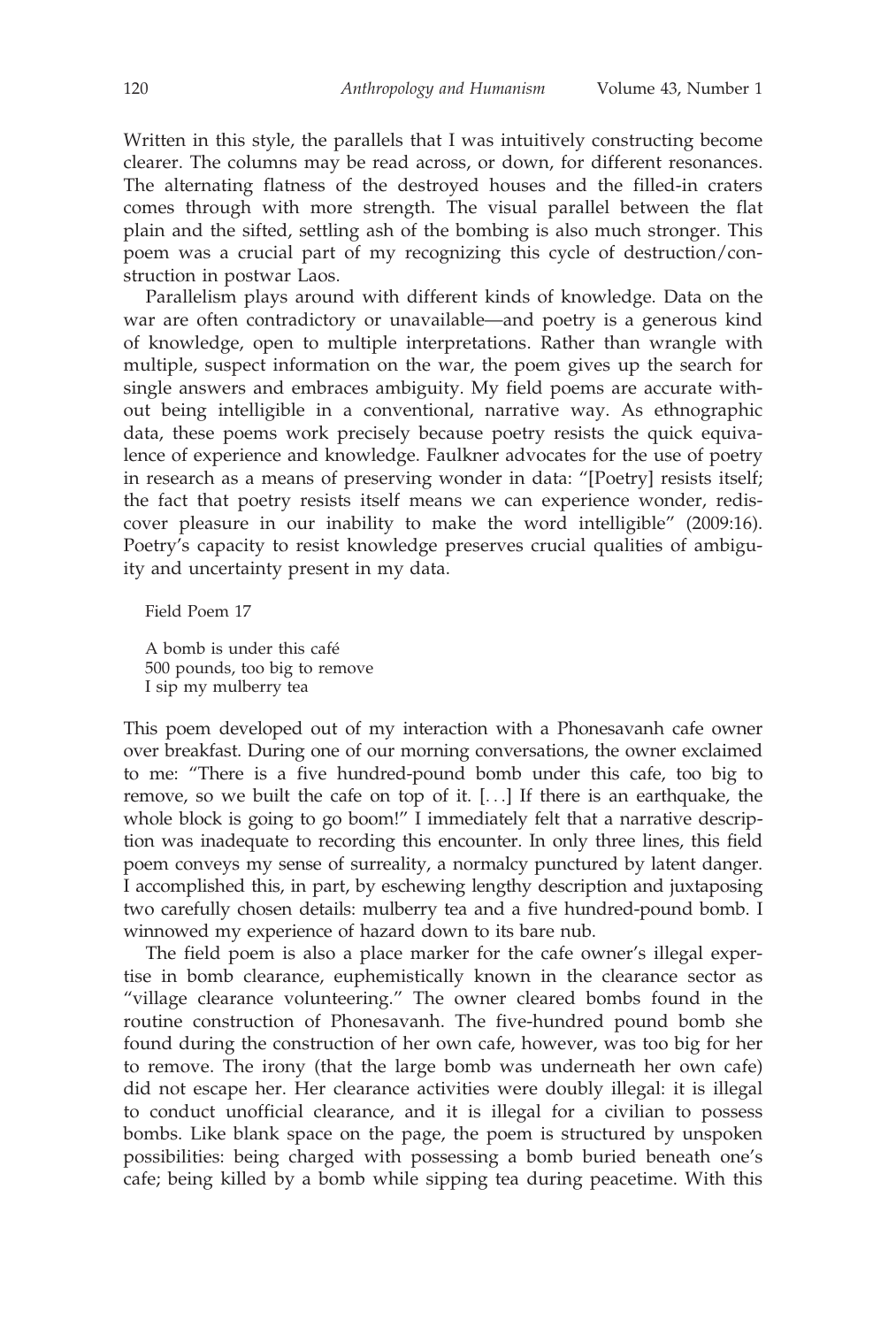kind of oblique data, I strive for faithful descriptions where factual ones are risky or impossible. I am increasingly convinced that an accurate ethnography of Laos will also be oblique, riven by silences.

## Conclusion

Parallelism is an immensely rich and creative practice. In the domain of ethnographic method, parallelism implies an ethics of attention to contradictions, multiplicities, and silences. Parallelism is both a quality of ethnographic data and a method of ethnographic attention in hazardous field sites. As I have made clear, parallelism does not necessarily take the form of poetry, nor do field poems necessarily take the form of parallel hemistiches. More accurately, the hazards of this fieldsite inspired me to develop a new ethnographic sensibility, one crafted via poems and parallels. Expanding my initial claim to develop methods for fieldwork in socialist Asia, it is my hope that this method may have more general significance wherever ethnographers encounter hazards in fieldwork.

Like the researcher-poet Faulkner, I ask of a field poem: "Why is there a reason for speech rather than silence?" (2009:92). Repeatedly presented with this question in the course of studying postwar Laos, I found myself reading war poetry. There is a long and full tradition of poets writing about war. Mahmoud Darwish's poem on the 1982 bombing of Beirut foregrounds being bombed with descriptions of mundane acts, like fetching the newspaper:

What am I searching for? I open the door several times, but find no newspaper. Why am I looking for the paper when buildings are falling in all directions? Is that not writing enough? (1995:23)

The bombs themselves are words, and the words are bombs that explode on the page. This powerfully imaginative move aligns the reader's experience of reading with the poet's experience of being bombed. Darwish collapses the distance between being and knowing, thereby, almost magically, working against the difficulty of describing his destroyed neighborhood. Taking this insight back to ethnography, I understand field poems as a process of "poetic inquiry [...] to synthesize experience in a direct and affective way" (Prendergast 2009:xxii), thereby tightening the connections between knowledge and experience and making that knowledge more accessible to audiences with diverse experiences. The poet's focus on the details of the everyday at war, by presenting them in parallel, disrupts assumptions about "everyday" and "war." When aligned with ethnography, such poems root new theories in the intimacy, affectivity, and experience of hazards as a component of everyday life. Poetry helps me to think through a monk saying "we all die" even while educating people on safer methods for farming in former battlefields. There is an existential particularity in postwar zones that is deeply responsive to ethnographic and poetic attention.

The persistent danger of military waste is the always present background to my theorizing of hazards. There is a poetic parallel between hazardous data and dangerous military waste. I use the word "hazard" in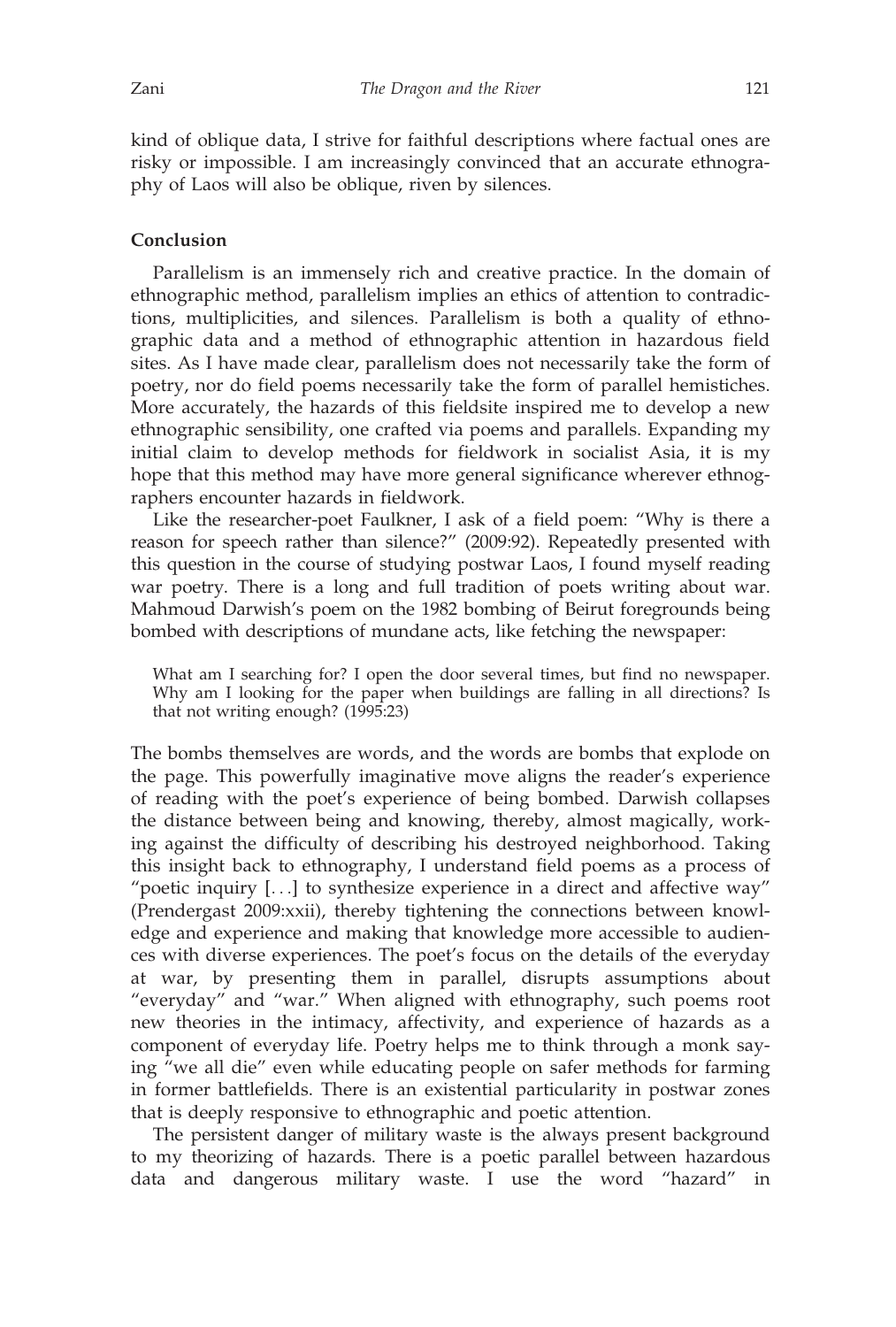contradistinction to the over-determining vocabulary of "danger" and "risk" common in the explosives clearance sector. "Hazard" is a broader conceptual frame that enables me to trace parallels between, for example, the terror of state violence and the risk of a bomb exploding. My analysis of hazardous data overlaps but does not fully eclipse, the analysis of danger in military waste zones. Yet, in my thinking and writing, I continually circle back to the dangers of explosive military waste. Subterranean explosives, lying latent in the earth fifty years after the Vietnam–American War began, are a counterpoint to my experience of surveillance and government violence. In some of my poems, unexploded bombs are metonyms for the threat of political violence. These were threats that I could not fully remove from fieldwork. The monk's risk education poem embraces the always incomplete task of removing risks and reducing suffering: proper risk education does not prevent a cluster bomblet from exploding when triggered. Societies and cultures are complex; hazards, rather than being fieldwork obstacles that must necessarily be removed, are a form of cultural complexity important in ethnographic research.

Rilke opined that each poem is the outcome of "having-been-in-danger" (quoted in Hirshfield 2015:42). My field poems were often responses to my own or my interlocutors' experiences at extremity. Yet, it can be difficult to identify when one has entered an extreme in a field site marked by paranoia, where a placid field may hide landmines beneath. My paranoia demonstrated aspects of contemporary Lao culture while also raising methodological and ethical issues about hazardous fieldwork. This recursive relation between writing and fieldwork is not restricted to poetry, though my experience was that hazardous fieldwork compelled a poetic sensibility. In the following and final poem, I list obvious sources of hazard (artillery guns, military bunkers). Yet, the guns were rusting, long unused, and the bunkers were greening and locked. They failed to explain my growing sense of unease and were more like evidence of my own misdirection. Military wastes, despite their abject danger, were not the hazards that required my attention; police harassment and government surveillance were much greater hazards in fieldwork. In the final line of the poem, the parallel form conveys my ambivalent feelings about entering this field site. I am landing, an American, on an airstrip built during the Vietnam–American War to accommodate bombing raids in the region. The poem takes the classic account of the anthropologist entering the field and makes it sinister. Written with the benefit of hindsight, the poem captures my premonition of the hazards of research:

Field Poem 31: Entrances and Exits

I step through the door of the plane I am rushing towards something, something unpleasant past artillery guns rusting by the runway and the many green slopes of earthwork bunkers every hill has a door

abandoned entrances and exits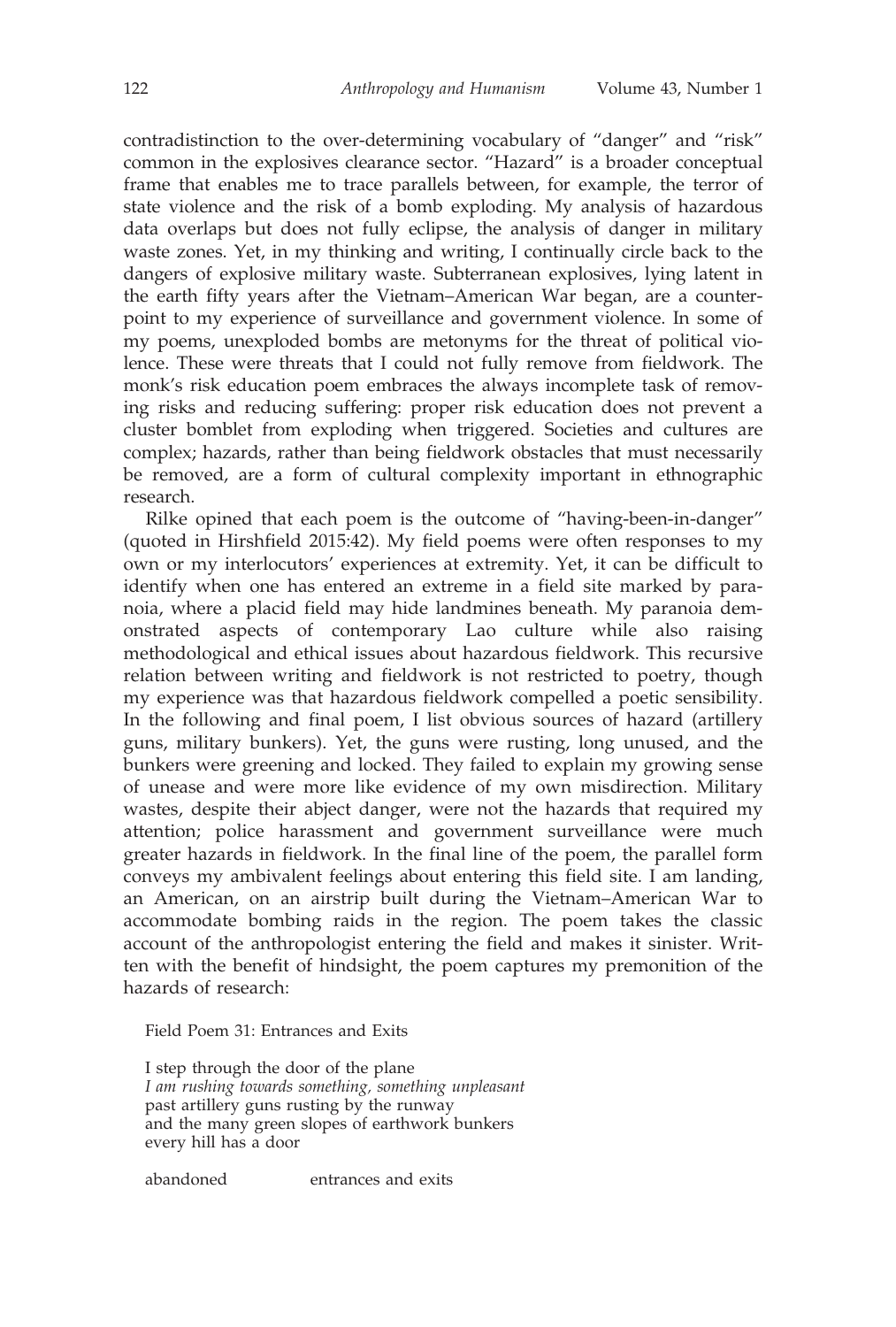#### **Notes**

1. Throughout this article, I omitted or changed subject identifying details to protect my interlocutors' identities. Rather than substitute fake names and backgrounds for omitted details, or create composite characters, I have chosen in this article to leave the absences apparent. The reader's sense of "thin description" is intentional and meant to extend my discussion of hazardous research and silence/absences in field data (Jackson 2013).

2. The form has attracted more theoretical attention than it has ethnographic attention (see, for example, Jakobson 1966). In this article, I draw on Koret's (1999, 2000) pioneering work on Lao parallelism as a literary tradition (he does not treat it as ethnographic evidence). For another ethnographic account of parallelism in Southeast Asia, see Fox's ethnography of Roti ritual language in Eastern Indonesia (1971, 1974).

3. I note the connections to Sedgwick's paranoid inquiry (2002). Suspicion and paranoia prompt the researcher to "uncover" systems of oppression as a means of knowledge production in academia.

#### References Cited

Aretxaga, Begona

2000 "A Fictional Reality: Paramilitary Death Squads and the Construction of State Terror in Spain." In Death Squad: The Anthropology of State Terror, edited by Jeffrey A. Sluka, pp. 46–69. Philadelphia: University of Pennsylvania Press.

Askew, Marc, Colin Long, and William Logan

2007 Vientiane: Lao Urbanism, Memory and Identity. London: Routledge.

Bernard, Harvey Russell

2011 Research Methods in Anthropology: Qualitative and Quantitative Approaches. 5th ed. Lanham, MD: AltaMira.

Boas, Franz

1919 "Scientists as Spies." The Nation, December 20, p. 2842.

Daniel, E. Valentine

1996 Charred Lullabies: Chapters in an Anthropology of Violence. Princeton, NJ: Princeton University Press.

Darwish, Mahmoud

1995 Memory for Forgetfulness: August, Beirut, 1982. Translated by Ibrahim Muhawi. Berkeley: University of California Press.

Davies, James

2010 "Disorientation, Dissonance, and Altered Perception in the Field." In Emotions in the Field: The Psychology and Anthropology of Fieldwork Experience, edited by James Davies and Dmitrina Spencer, pp. 47–66. Stanford, CA: Stanford University Press.

Davies, James, and Dmitrina Spencer, eds.

2010 Emotions in the Field: The Psychology and Anthropology of Fieldwork Experience. Stanford, CA: Stanford University Press.

Faulkner, Sandra L.

2009 Poetry as Method: Reporting Research through Verse. Walnut Creek, CA: Left Coast Press.

Fox, James J.

1971 "Semantic Parallelism in Rotinese Ritual Language." Bijdragen tot de Taal-, Land- en Volkenkunde 127(2):215–55.

1974 "'Our Ancestors Spoke in Pairs': Rotinese Views of Language, Dialect, and Code." In Explorations in the Ethnography of Speaking edited by Richard Bauman and Joel Sherzer, pp. 65–85. London: Cambridge University Press.

Hansen, Mette H.

2006 "In the Footsteps of the Communist Party: Dilemmas and Strategies." In Doing Fieldwork in China, edited by Maria Heimer and Stig Thogersen, pp. 81-95. Copenhagen, Denmark: NIAS Press.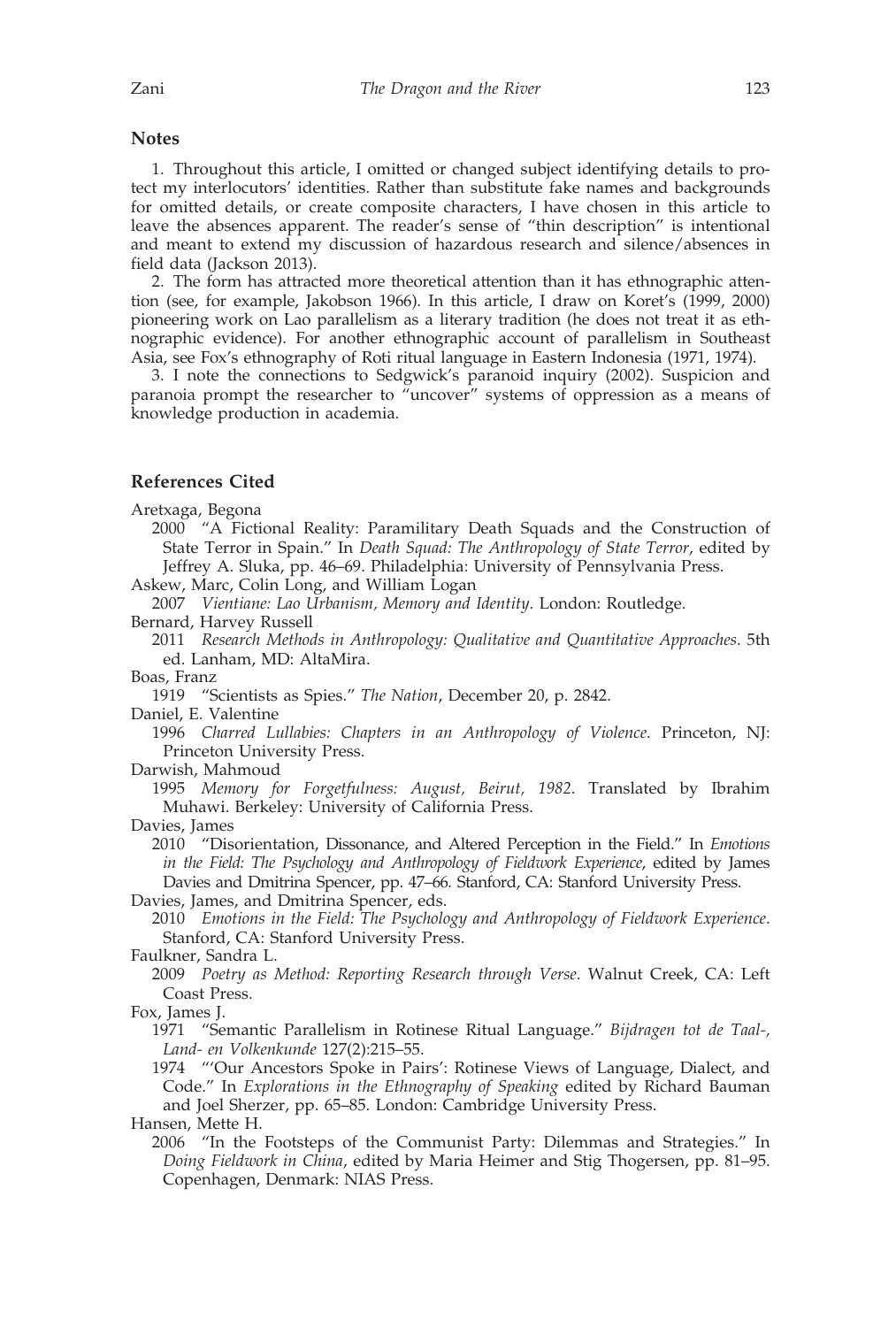High, Holly

2011 "Melancholia and Anthropology." American Ethnologist 38(2):217–33.

2014 Fields of Desire: Poverty and Policy in Laos. Singapore: NUS Press. Hirshfield, Jane

2015 Ten Windows: How Great Poems Transform the World. New York: Knopf. Holt, John Clifford

2009 Spirits of the Place: Buddhism and Lao Religious Culture. Honolulu: University of Hawai'i Press.

Jackson, John.

2013 Thin Description: Ethnography and the African Hebrew Isrealites of Jerusalem. Cambridge, MA: Harvard University Press.

Jakobson, Roman

1966 "Grammatical Parallelism and Its Russian Facet." Language 42(2):399–429. Keane, Webb

1997 Signs of Recognition: Powers and Hazards of Representation in an Indonesian Society. Berkeley: University of California Press.

Koret, Peter

1999 "Books of Search: The Invention of Traditional Lao Literature as a Subject of Study." In Laos: Culture and Society, edited by Grant Evans, pp. 226–57. Chiang Mai: Silkworm Books.

2000 "Books of Search: Convention and Creativity in Traditional Lao Literature." In The Canon in Southeast Asian Literatures, edited by David Smyth, pp. 210–33. London: Routledge.

Leavy, Patricia

2009 Method Meets Art: Arts-Based Research Practice. New York: Guilford Press. Lee-Treweek, Geraldine, and Stephanie Linkogle

2000 Danger in the Field: Risk and Ethics in Social Research. London: Routledge. Maxwell, Joseph A.

1996 Qualitative Research Design: An Interactive Approach. Thousand Oaks, CA: Sage Publications.

Nordstrom, Carolyn

1997 A Different Kind of War Story. Philadelphia: University of Pennsylvania Press. Petit, Pierre

2013 "The Backstage of Ethnography as Ethnography of the State: Coping with Officials in the Lao People's Democratic Republic." In Red Stamps and Gold Stars, edited by Sarah Turner, pp. 143–64. Vancouver: University of British Colombia Press.

Prendergast, Monica

2009 "Introduction: The Phenomena of Poetry in Research." In Poetic Inquiry: Vibrant Voices in the Social Sciences, edited by Monica Prendergast, Carl Leggo, and Pauline Sameshima, pp. xix–xlii. Rotterdam, The Netherlands: Sense Publishers.

Reed, Kristin, and Ausra Padskocimaite

2012 The Right Toolkit: Applying Research Methods in the Service of Human Rights. Berkeley, CA: Human Rights Center.

Sedgwick, Eve

2002 "Paranoid Reading and Reparative Reading, Or, You're So Paranoid, You Probably Think This Essay Is about You." In Touching Feeling: Affect, Pedagogy, Performativity, edited by Eve Sedgwich, pp. 123–52. Durham, NC: Duke University Press.

Singh, Sarinda

2012 Natural Potency and Political Power: Forests and State Authority in Contemporary Laos. Honolulu: University of Hawai'i Press.

Sluka, Jeffrey A.

2000 "Introduction: State Terror and Anthropology." In Death Squad: The Anthropology of State Terror, edited by Jeffrey A. Sluka, pp. 1–45. Philadelphia: University of Pennsylvania Press.